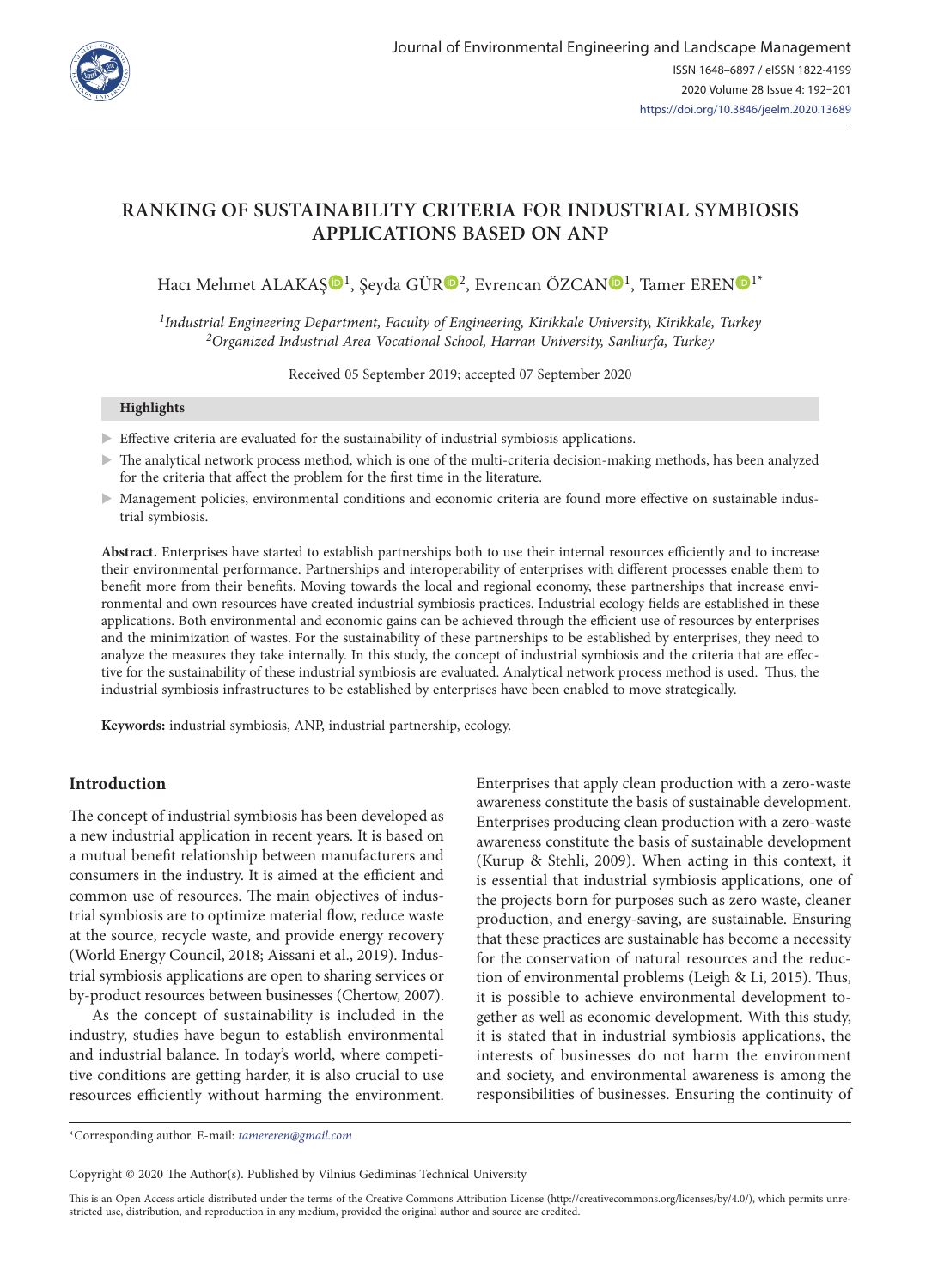these practices radically changes businesses and ways of doing business, leading them to build a sustainable future for themselves and the environment (Yazan & Fraccascia, 2020).

Many criteria must be taken into account simultaneously to ensure the sustainability of these practices, which are aimed at benefiting from all aspects. These criteria may be related to both the inner world and the environment of the business. In addition to sharing with the natural environment, the partnerships of the business with other businesses are among these criteria. A proper analysis of the criteria will provide useful results in this cycle of partnerships. In this context, managers should establish an evaluation process in which these criteria are taken into account. The studies in the literature that are based on the industrial symbiosis and partnerships with the environment of the enterprises, the working frameworks focused on the development of eco-industrial parks, which are concrete realizations of the concept of industrial symbiosis. They pointed out how to formulate an eco-industrial park for optimum design (Chertow, 2000; Boons et al., 2011; Jiao & Boons, 2014; Chertow & Ehrenfeld, 2012; Boix et al., 2015; Yu et al., 2014). However, no studies have been found in which qualitative and quantitative evaluations of these criteria should be considered to ensure the continuity of these practices and to be sustainable. For this reason, in this study, the importance of sustainability has been pointed out to keep the companies in a competitive environment. Also, taking into consideration the natural environment, it is suggested that systems with maximum energy efficiency and minimum waste generation should be installed, or existing systems should be arranged accordingly.

In this study, multi-criteria decision-making (MCDM) methods were used to analyze the criteria affecting these processes in many ways, as sustainability is a critical point. Where multiple criteria are effective on a process or system, MCDM methods come to the fore with their analysis capabilities. In this study, the concept of industrial symbiosis is evaluated under the main criteria of economic, social, environmental, ecological industry construction, and management. In this evaluation, the analytical network process (ANP) method, which is a multi-criteria decision-making method, is used. ANP method is used as a useful tool to express the relationships between the criteria and measure their effect on the problem. The ANP method takes into account interactions and feedback between criteria. In these criteria, it was preferred to use the ANP method since it affects and is related to each other. When the results are examined, the most effective criteria/ sub-criteria are determined on the concept of industrial symbiosis. In industrial symbiosis applications, it is possible to increase the effect of the output and benefits provided by considering these criteria.

This study consists of five parts. In the first part of the study, industrial symbiosis and waste management concepts are mentioned. The studies in the literature have been included, and information has been given about the research framework of the subject. In the second part, the method used in the study is given. In the third chapter, the process of evaluating the criteria that affect the concept of industrial symbiosis is mentioned. In the last part, the interpretation of the results obtained from this evaluation is included. Also, the limits of the study and the aspects that can be improved are mentioned. Suggestions were made for future studies.

#### **1. Industrial symbiosis and waste management**

The deterioration of ecological balance is proceeding simultaneously with the increase of urbanization and industrialization. Providing urban sustainability has brought a different dimension to industry progress. This situation, which humanity faces today and needs to be resolved urgently, is based on the reduction of harmful wastes in the industry (Nelson & Power, 2018). The liveability of tomorrow depends on reducing the amount of waste produced in the industry and reducing the number of resources used by establishing partnerships with each other. The phenomenon of liveability also depends on the long-term development and development of industrial partnerships. In this case, the importance of the concept of sustainability comes to the fore. The continuity of the industrial symbiosis partnerships established by the enterprises with each other also ensures the continuity of a positive impact on the environment (Teodorescu & Danubianu, 2015). The fact that these partnerships in the industry formed the concept of industrial symbiosis, along with this concept, also required its objectives to be defined. The concept of industrial symbiosis has emerged intending to increase the efficiency of resources.

Industrial symbiosis is a useful framework that providing an increase in the economic indicators of countries, the reduction of conflicts in resource scarcity, and sustainable development. Also, it benefits the environment and reduces costs (Gümüş, 2016). Ensuring the continuity of these partnerships in the industry will return as continuous improvement in two aspects: business and environment. Sustainability of industrial symbiosis is possible by paying attention to criteria such as waste prevention, material substitution, and energy-saving (Sokka et al., 2008). In industrial symbiosis, which has critical importance on recycling, Geng et al. (2014) focused on energy savings. Overall, research results show that industrial symbiosis can effectively reduce material and energy consumption and increase overall ecological efficiency. Ocampo et al. (2015), on the other hand, defined critical levels for sustainable production.

Although industrial symbiosis is known as the unity of two different businesses, Aldrich (1999) is thought to be with similarities. It is thought that the similar structure of the enterprises may lead to their longevity. Because, as the number of common points that will benefit, the togetherness will become stronger. In some studies in the literature, they pointed out that the continuity of these partnerships should be maintained. Kurup and Stehli (2009),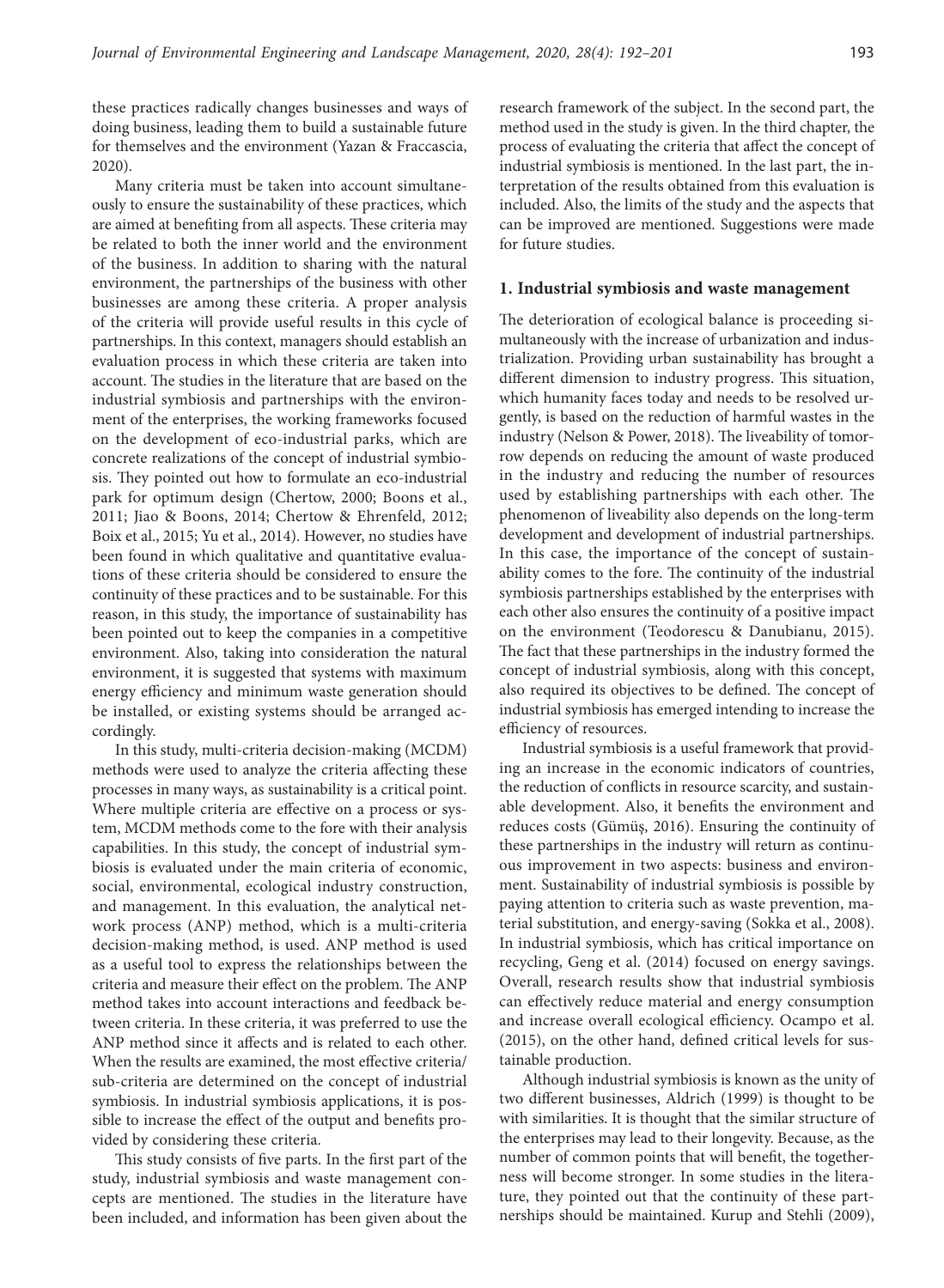Pakarinen et al. (2010), Leigh and Li (2015), Yazan and Fraccascia (2020), and Bansal and Mcknight (2009) have examined how industrial symbiosis practices can be more sustainable. They aimed to anticipate potential costs and increase benefits in the application areas built on basic sustainability principles. Studies focus mainly on the field of application they specifically address. Thus, suggestions were made to develop business strategies in sustainable industrial symbiosis applications. No studies have been found in which these suggestions are evaluated based on criteria and using weighing methods by reflecting subjective opinions.

There are different studies in the literature about the concept of industrial symbiosis. It is seen that these studies mostly focus on industrial parks. Industrial parks, which are among industrial symbiosis applications, represent the areas where the connection between businesses is established. In these areas, enterprises can reduce waste as a result of the joint use of resources (Gümüş, 2016). Montastruc et al. (2013) drew attention to the partnership structures that should be between businesses in industrial symbiosis applications. They proposed a general model for industrial parks. According to the model, they mentioned the positive and negative aspects of the partnership structures that affect industrial symbiosis applications.

Based on the literature research, some studies benefit from the advantages of multi-criteria decision-making methods in decision-making processes. Leong et al. (2017) considered the creation of a resource network in industrial parks as a decision-making process. They offered a perspective that takes into account the preferences of each business and includes optimization of various design criteria. They modelled the problem of creating an optimum resource network with AHP based mathematical programming. Zhao et al. (2017) proposed a hybrid framework to evaluate the comprehensive utility of eco-industrial parks from a circular economy perspective. Gray-Delphi method and VIKOR method were used. Using the proposed MCDM approach, they have evaluated and rated the comprehensive benefits of eco-industrial parks. Wang et al. (2017) proposed a model for evaluating industrial symbiosis networks based on complex network structure. They evaluated important interference applications in networks with the TOPSIS method. Then, with case analysis, they touched on the results of the determination based on the community structure of the businesses and their adaptation to the community. Another study on the complex network structure is Wu et al. (2017) is his work. Wu et al. (2017) drew attention to the negativities that may occur in networks established in industrial symbiosis applications. It is stated that in complex structured networks, if the structure of the system cannot be installed appropriately, accidents may occur and cause adverse effects on the environment. The study also suggests a quantitative risk framework for the symbiosis network. Mitigation strategies are recommended for environmental risks. In Table 1, a framework has been created in terms of the theme they deal with for these studies.

|  |  |  |  | Table 1. Studies by thematic features |  |
|--|--|--|--|---------------------------------------|--|
|--|--|--|--|---------------------------------------|--|

|                                | Key Feature                          |                                 |        |  |  |  |  |  |
|--------------------------------|--------------------------------------|---------------------------------|--------|--|--|--|--|--|
| Study                          | Eco-indust-<br>rial system<br>design | Sustain-<br>able sym-<br>biosis | Other  |  |  |  |  |  |
| Fichtner et al. (2005)         |                                      |                                 | $^{+}$ |  |  |  |  |  |
| Kurup and Stehli (2009)        |                                      | $^{+}$                          |        |  |  |  |  |  |
| Bansal and Mcknight<br>(2009)  |                                      | $^{+}$                          |        |  |  |  |  |  |
| Pakarinen et al. (2010)        |                                      | $^{+}$                          |        |  |  |  |  |  |
| Costa et al. (2010)            |                                      |                                 | $^{+}$ |  |  |  |  |  |
| Montastruc et al. (2013)       | $^{+}$                               |                                 |        |  |  |  |  |  |
| Leigh and Li (2015)            |                                      | $^{+}$                          |        |  |  |  |  |  |
| Leong et al. (2017)            | $+$                                  |                                 |        |  |  |  |  |  |
| Zhao et al. (2017)             | $^{+}$                               |                                 |        |  |  |  |  |  |
| Wang et al. (2017)             |                                      |                                 | $^{+}$ |  |  |  |  |  |
| Wu et al. (2017)               |                                      |                                 | $^{+}$ |  |  |  |  |  |
| Yazan and Fraccascia<br>(2020) |                                      | $^{+}$                          |        |  |  |  |  |  |
| Song et al. (2018)             | $+$                                  |                                 |        |  |  |  |  |  |
| Kerdlap et al. (2019)          |                                      |                                 | $^{+}$ |  |  |  |  |  |
| Simboli et al. (2020)          |                                      |                                 | $^{+}$ |  |  |  |  |  |
| Kumari and Jeble (2020)        |                                      |                                 | $^{+}$ |  |  |  |  |  |
| Shah et al. (2020)             | $^{+}$                               |                                 |        |  |  |  |  |  |
| Raimbault et al. (2020)        | $^{+}$                               |                                 |        |  |  |  |  |  |
| Lin et al. (2020)              | $^{+}$                               |                                 |        |  |  |  |  |  |
| Cao et al. (2020)              |                                      |                                 | $^{+}$ |  |  |  |  |  |
| Cecchin et al. (2020)          |                                      | $^{+}$                          |        |  |  |  |  |  |

Most of the studies in the literature, the importance of the concept of industrial symbiosis are emphasized. With these applications, which have a significant impact on the economy, beneficial results are obtained in recycling. With its contribution to waste management, waste generation in enterprises is reduced. Waste management is carried out by reducing and recycling waste at its source with the established industrial parks. When the waste management pyramid is taken into consideration, it is seen that action is taken to prevent the formation of waste in the first stage. Energy recovery is aimed at the reuse of the waste that is tried to be minimized. The studies under the other category draw attention to the partnerships established between the enterprises. The difficulties encountered in these partnerships and the structure of the relations are emphasized.

This study focused on the criteria that affect the sustainability of industrial symbiosis applications, unlike the studies in the literature. In this context, the contributions to the literature are summarized below:

– Within the scope of this study, attention was drawn to the sustainability of industrial symbiosis applications. Criteria affecting sustainability were determined in the study. Then, since there was an interaction between these criteria, an evaluation was made using an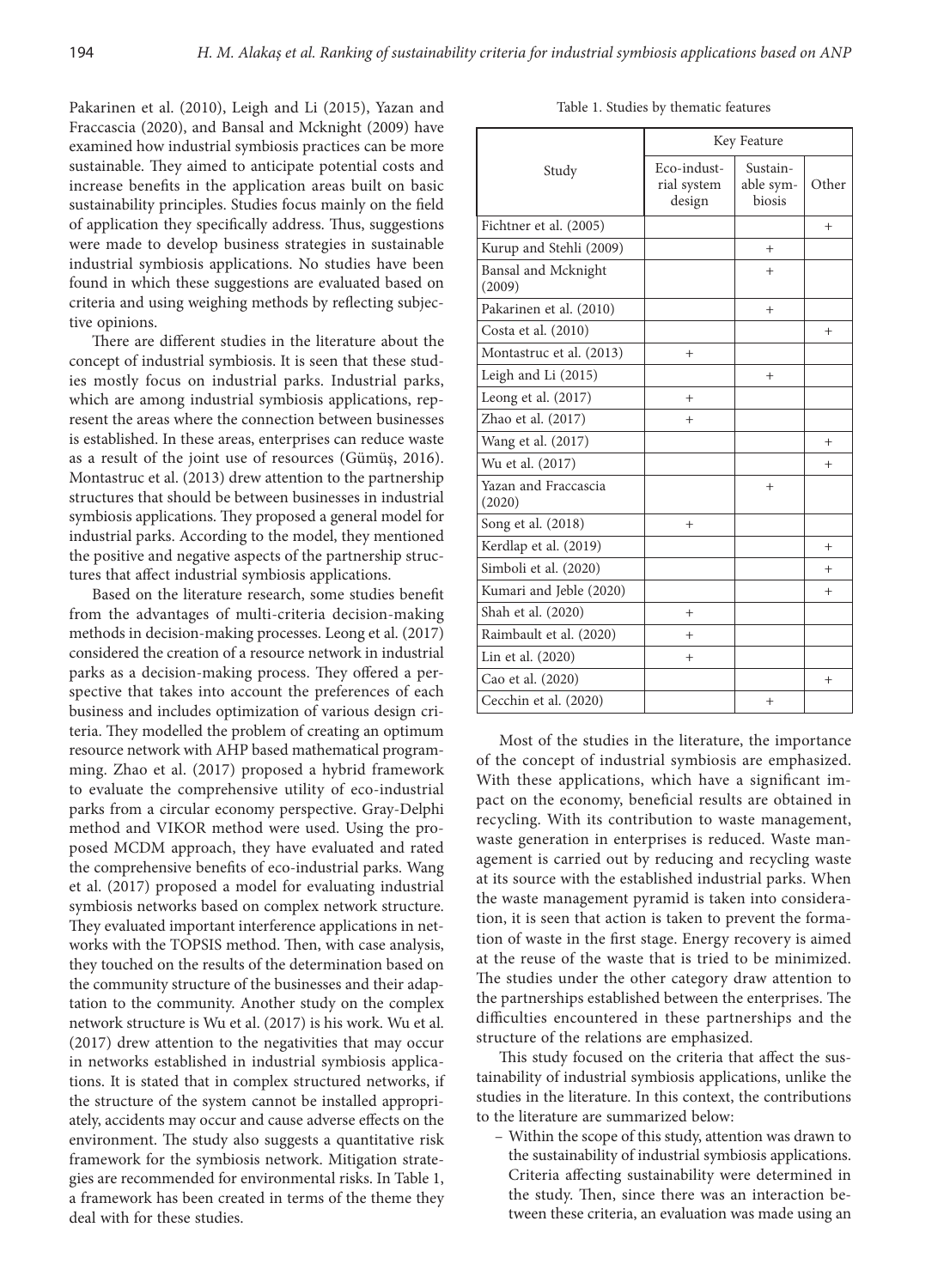analytical method that takes these interactions into consideration.

- Secondly, this study takes an evaluation of the criteria that affect the process to ensure the sustainability of industrial symbiosis applications in the literature. Thus, it reveals its difference from the studies in the literature.
- Sustainability in industrial symbiosis is important for the continuity and permanence of applications. Continuing these partnerships established between enterprises will benefit both the environment and the business in the long term.
- In the literature, researchers focused on symbiosis applications in industry. There are a limited number of studies, which are indicated for their sustainability and ecological importance. The importance and effects of these concepts are also mentioned in these studies. This study is both a contribution and a continuation of other studies. Because there are criteria to be considered in order to ensure the sustainability concept in the symbiosis applications. It is important to evaluate these criteria analytically and turn them into meaningful results for operators. Subjective evaluations of the criteria determined with this study were transformed into quantitative data to help identify the main points to focus on.
- It was pointed out how these practices continue continuously, the criteria affecting this continuity, and how businesses should be oriented according to these criteria. It differs from the studies in the literature with these features and comes into prominence as a study that closes the gap in the literature by taking into account the opinions of the decisionmakers.

### **2. Analytical network process**

Multi-criteria decision-making methods are frequently preferred by many researchers in the literature. Decision makers prefer these methods to evaluate the criteria that affect the problem they are dealing with for a purpose and to choose among the existing alternatives. There are many methods in the literature: AHP, ANP, TOPSIS, VIKOR, PROMETHEE, MOORA etc. There are also fuzzy states of these methods for decision makers.

The Analytical Network Process (ANP) method is a method that takes the interaction between the criteria out of the hierarchical structure of the analytical hierarchy process (AHP) developed by Saaty (1999). The solution process of this method, which provides more realistic and effective results, is based on the relationships between the criteria and sub-criteria and feedback. These relationships can be one-way, but also two-way (Muhcu, 2016). The steps of ANP are shown in Figure 1.

The ANP method is a method that takes into account the criteria that affect the real-life problems we consider and all the interactions between these criteria and conducts the solution process according to these relationships and provides effective results. It is among the advantages of ANP method that it offers users subjective evaluation, considering possible interactions between criteria, evaluating situations that do not have a purely hierarchical structure, allowing feedback. As in every decision-making method, in this method, situations such as being far from optimality, and changing the results with different ideas are also disadvantageous. The algorithm of the ANP method basically consists of six steps (Tınmaz, 2017).

#### *Step 1. Identification of the problem*

It is the step where the objectives in the problems we encounter and the criteria that affect these problems are defined in detail. In this step, the problem is clearly defined. The structure of the whole problem is clearly expressed. It contains detailed information on the criteria that affect the problem, the limits of the problem and how the analysis process should proceed.

*Step 2. Determining the dependencies between the criteria* This is the step in which internal and external dependencies between all criteria and sub-criteria that affect the problem are taken into account. The feedback model created and the criteria are related to each other. This step allows us to clearly examine the problem addressed. The relationship of the criteria with each other is modeled with the network structure, making the evaluation of the decision makers more possible.

#### *Step 3. Creating pairwisecomparison matrices*

Thanks to the relationships between the criteria, pairwisecomparison matrices are created. The number of comparison matrices varies with the number of internal and external dependencies. While making comparison, 1–9 scale of Saaty is used. How effective one criterion is on another criterion can be evaluated in this step. Thanks to the matrix structure, the interacting criteria can be compared with each other.

## *Step 4. Calculation of consistency rates of comparison matrices*

It is the step where the consistency of judgments of decision makers in comparison matrices is measured. Obtaining rates less than 0.10 means that the matrices created are consistent. This stage gives decision makers an opportunity to review their assessments. It provides an analysis of how consistent and rational results can be achieved on the problem.

#### *Step 5. Creating the super matrix structure*

It is the matrix structure in which all relationships including internal, external and feedback are shown. This structure shows the degree to which the criteria affect each other. If one criterion has no effect on the other criterion, this value is entered as zero.

#### *Step 6. Creating the limit matrix structure*

It is the step in which the exponential forces of the matrix are taken to calculate the long-term value of the effects of the criteria on each other. The exponential force of the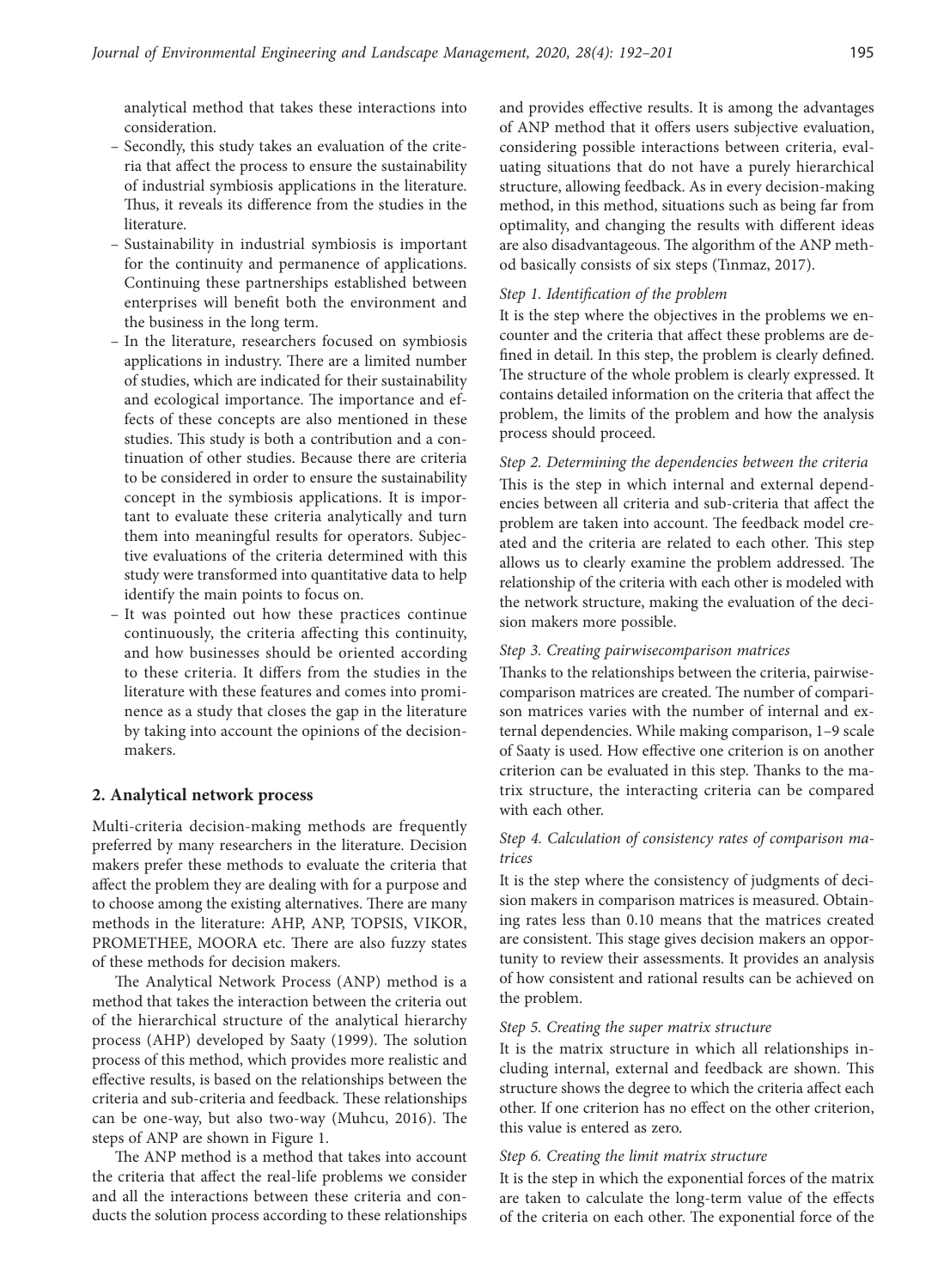

Figure 1. Steps of ANP

matrix  $(2n + 1)$  is taken. The purpose of this matrix is to ensure that the importance weights are the same at some point is a randomly selected number.

The ANP method has found application opportunities in many areas by researchers in the literature. It is the reason why researchers prefer this method because it takes into account the most prominent features, relationships and interactions and plays an effective role on the outputs. Looking at the studies in the literature, Jharkharia and Shankar (2007), Hamurcu and Eren (2016, 2020) in the transportation sector; Bağ et al. (2012), Gür et al. (2018), Akça et al. (2018) in the health sector; Gür and Eren (2016) in performance evaluation; Özcan et al. (2017) in the energy sector; Gür et al. (2017) selection of marketing strategy, Sevinç et al. (2018); Uslu et al. (2019); Alkaş et al. (2020) applied in the field of industry 4.0.

When the studies are generally examined, it can be seen that the ANP method is used in different areas. It is understood that the researchers consider this method as a useful tool since it has the ease of application and the opportunity to obtain effective results. It is used for purposes such as evaluation of options, analysis of criteria or

selection of alternatives. In this study, ANP method was used to evaluate the concept of industrial symbiosis. It is aimed to calculate the effectiveness levels of the determined criteria. Using a different method is likely to lead to a different definition of the relationship between the criteria. In this case, although it does not result in significant semantic differences in the results, it may not reflect the desired qualitative expressions. In fact, verifying the results with another decision-making method does not seem very meaningful, since the basis of each decisionmaking method is qualitative evaluation and it is far from optimality. For this problem, ANP method is the most effective tool to reflect the interactions of the criteria.

# **3. Evaluation of criteria effective in industrial symbiosis sustainability**

Industrial symbiosis, which is an industrial partnership, is based on the reduction of waste ratio in enterprises and also recycling of these wastes. It contributes to their economies by increasing the utilization rate of resources. Many criteria are effective in this partnerships process. These criteria are also effective in the development and sustainability of industrial applications. In this study, the concept of industrial symbiosis is emphasized. The evaluation of the criteria affecting these processes has been taken into consideration to enable sustainable industrial symbiosis applications. 19 sub-criteria were determined under four main criteria to evaluate the sustainability of industrial symbiosis partnerships. When these criteria/sub-criteria were examined structurally, it was found that there were a connection and relationship between them. The ANP method, which is a multi-criteria decision-making method, was used to analyze these relationships and measure their effects on the concept of industrial symbiosis. The ANP method is an effective tool that models the interactions between criteria by network structure and helps to analyze feedback and criteria. In the application steps of the study, the application steps of the ANP method were followed.

### *Step 1. Identification of the Problem*

Industrialization and rapid population growth caused the depletion of resources and environmental problems. Taking measures against environmental problems and using resources effectively without diminishing economic benefits gained an important dimension. With the concept of industrial symbiosis, resource usage among enterprises can be increased. At the same time, waste generation can be minimized by using more efficient resources. Many criteria are considered to realize these applications. In this study, the criteria that affect the concept and applications of industrial symbiosis are evaluated. Urban planning, design, and management activities are also affected by these practices where wastes are used as a resource. The criteria that affect these processes indirectly affecting each other have been determined with the help of literature studies and experts. These experts are five people. It consists of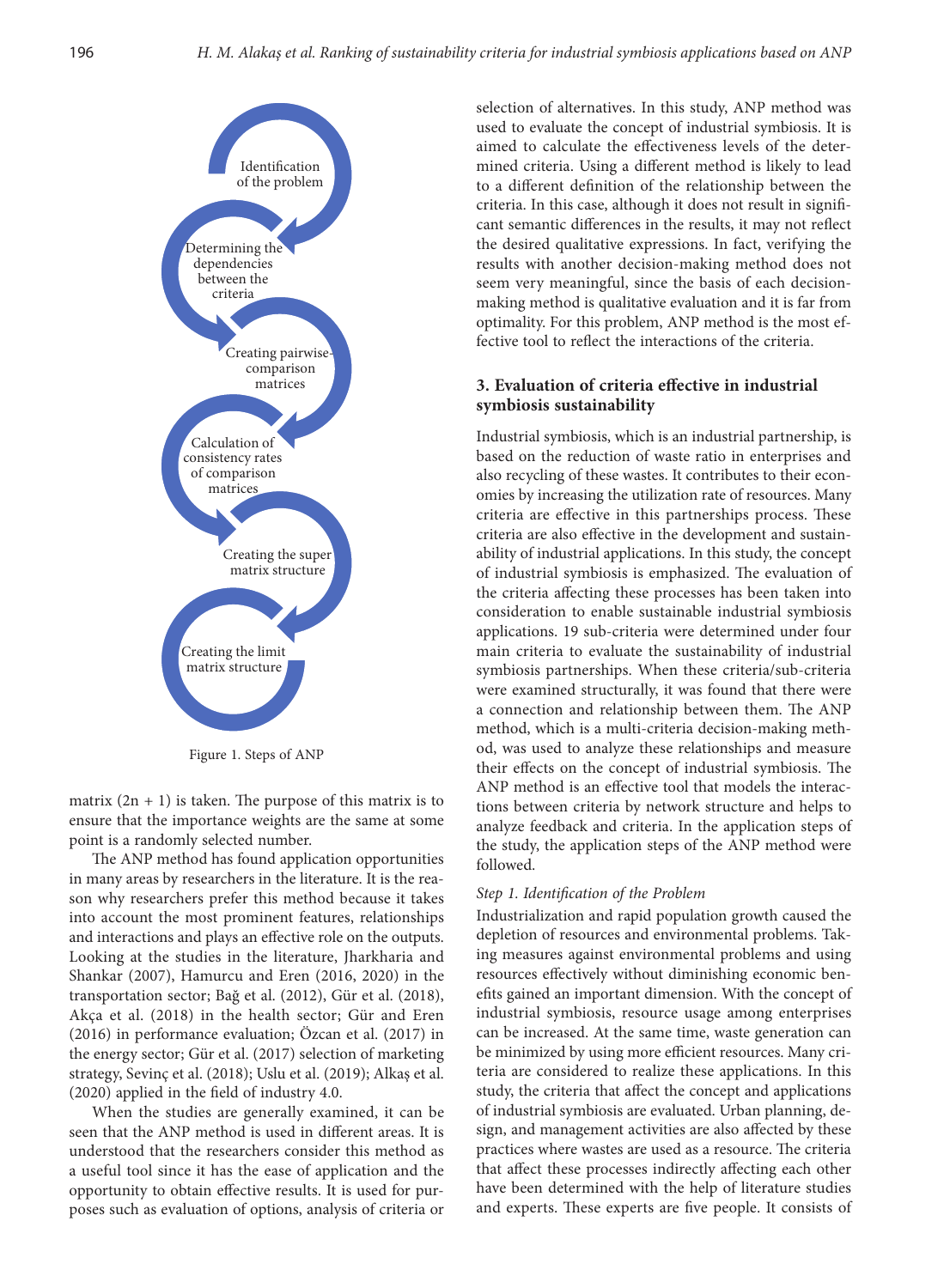academicians working in the field of environment and business and investors who want to invest in this field. The views of these people were collected separately and combined with the geometric mean. In the process of defining the criteria, assistance was obtained from experts who are experts in waste management. There are four main criteria and 19 sub-criteria. The main criteria are economic, social, environmental, and management. The main criteria of the economy are annual average growth rate of the industry, industrial assets, and the value of high-tech output, the contribution of scientific and technological progress to Gross domestic product (GDP). GDP is one of several criteria of a country's economic size.

The degree of incentive to increase employment and government income sub-criteria are included under the main criterion of social. Energy consumption, water consumption, industrial water recycling rate, energy recycling rate, toxic and hazardous waste emissions, waste treatment plants,  $CO<sub>2</sub>$  emissions, a recycling rate of industrial solid wastes, recycled water reuse rate, the functionality of environmental management system subcriteria are included under the main criterion of environmental. Implementation of the business management system, ISO14001 certification of the enterprises in the park, and eco-industrial training sub-criteria are included under the main criterion of management. These criteria are shown in Table 2.

When the structure of the criteria is considered, the criteria that should be focused on in the enterprises for industrial symbiosis applications and how to ensure the sustainability of these applications are obtained. Businesses try to understand which criteria come to the forefront in industrial symbiosis and which points should be paid to attend. Having become aware that natural resources are consumable, managers have begun to pay attention to the environmental impact of the products and activities they offer. Another condition of competitiveness has started to be measured with the value given to the environment and

humanity. In this case, with the criteria based on Zhao et al. (2017) study, enterprises will be able to determine which points they will provide sustainability for industrial symbiosis partnerships.

### *Step 2. Determination of dependencies between criteria*

The ANP method takes into account interactions and dependencies between criteria. The ANP method was used in this study because of the interdependence of the criteria in the problem addressed. The interaction of the criteria with each other and the relationship between them are modelled as a network structure. The network structure is shown in Figure 2.

When the network structure shown in Figure 2 is considered, it is seen that all the main criteria interact in themselves. As a result of these interactions, the concept and applications of industrial symbiosis are shaped. Industrial symbiosis is the application that increases resource efficiency through by-product exchange between different processes and industries. In these applications, energy flows between diversified processes and differentiating industries. Dimensional properties of energy flow are reflected in this network structure.

#### *Step 3. Creating pairwise comparison matrices*

Pairwise comparison matrices were created according to their interactions between criteria and sub-criteria based on the network structure shown in Figure 2. Saaty's 1–9 scale was used to evaluate these comparison matrices. According to this scale, importance levels are determined according to each other. Evaluation of pairwise comparison matrices was done with the help of experts in waste management. The opinions of experts on these matrices are combined with the geometric mean. Table 3 shows an example comparison matrix.

As in Table 2, other comparison matrices are formed according to the interactions between them. The criteria or sub-criteria according to scale 1–9 were evaluated according to each other.

| <b>CRITERIA GROUP</b>                                                |                                                       |  |  |  |  |  |  |  |  |  |
|----------------------------------------------------------------------|-------------------------------------------------------|--|--|--|--|--|--|--|--|--|
| <b>CRITERIA/SUB CRITERIA</b>                                         |                                                       |  |  |  |  |  |  |  |  |  |
| <b>P1: ECONOMIC</b>                                                  | <b>P4: ENVIRONMENTAL</b>                              |  |  |  |  |  |  |  |  |  |
| C1: Annual average growth rate of industry                           | C10: Energy consumption                               |  |  |  |  |  |  |  |  |  |
| C <sub>2</sub> : Industrial assets                                   | C11: Water consumption                                |  |  |  |  |  |  |  |  |  |
| C3: The value of high-tech output                                    | C12: Industrial water recycling rate                  |  |  |  |  |  |  |  |  |  |
| C4: The contribution of scientific and technological progress to GDP | C13: Energy recycling rate                            |  |  |  |  |  |  |  |  |  |
| <b>P2: SOCIAL</b>                                                    | C14: Toxing and hazardous waste emissions             |  |  |  |  |  |  |  |  |  |
| C5: Degree of incentive to increase employment                       | C15: Waste treatment plants                           |  |  |  |  |  |  |  |  |  |
| C6: Government income                                                | $C16$ : $CO2$ emissions                               |  |  |  |  |  |  |  |  |  |
| <b>P3: MANAGEMENT</b>                                                | C17: Recycling rate of industrial solid wastes        |  |  |  |  |  |  |  |  |  |
| C7: Implementation of business management system                     | C18: Recycled water reuse rate                        |  |  |  |  |  |  |  |  |  |
| C8: ISO14001 certification of the enterprises in the park            | C19: Functionality of environmental management system |  |  |  |  |  |  |  |  |  |
| C9: Eco-industrial training                                          |                                                       |  |  |  |  |  |  |  |  |  |

Table 2. Criteria and sub-criteria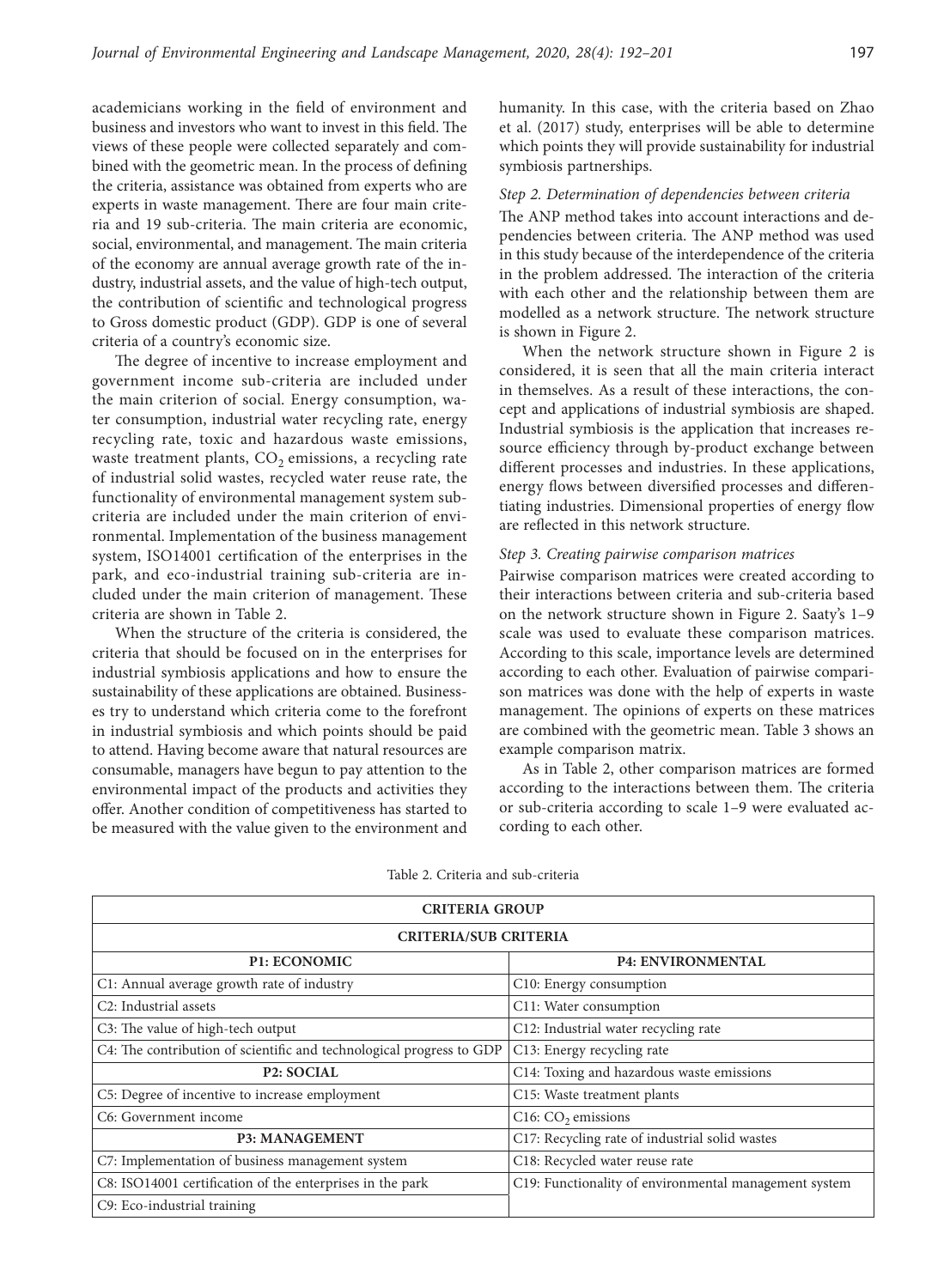

Figure 2. Network structure between criteria/sub-criteria

| Energy consumption              | 9 | 8 |                | 6 | 5 | $\overline{4}$ | 3 | $\overline{2}$ | 2 | 3 | 4 | 5  | 6 | 7              | 8 | 9 | Industrial water recycling rate |  |
|---------------------------------|---|---|----------------|---|---|----------------|---|----------------|---|---|---|----|---|----------------|---|---|---------------------------------|--|
| Energy consumption              | 9 | 8 | 7              | 6 | 5 | $\overline{4}$ | 3 |                | 2 | 3 | 4 | 5  | 6 | $\overline{7}$ | 8 | 9 | Waste treatment plants          |  |
| Energy consumption              | 9 | 8 |                | 6 | 5 | 4              | 3 |                |   | 3 | 4 | 5  | 6 |                | 8 | 9 | $CO2$ emissions                 |  |
| Energy consumption              | 9 | 8 |                | 6 | 5 | 4              | 3 | $\overline{2}$ |   | 3 | 4 |    | 6 |                | 8 | 9 | Recycled water reuse rate       |  |
| Industrial water recycling rate | 9 | 8 | 7              | 6 | 5 | 4              | 3 | $\overline{2}$ | 2 | 3 | 4 | 5  | 6 |                | 8 | 9 | Waste treatment plants          |  |
| Industrial water recycling rate | 9 | 8 | 7              | 6 | 5 | $\overline{4}$ | 3 | $\overline{2}$ | 2 | 3 | 4 | 5  | 6 |                | 8 | 9 | $CO2$ emissions                 |  |
| Industrial water recycling rate | 9 | 8 | 7              | 6 | 5 | $\overline{4}$ | 3 | $\overline{2}$ |   | 3 | 4 | 5  | 6 |                | 8 | 9 | Recycled water reuse rate       |  |
| Waste treatment plants          | 9 | 8 | 7              | 6 | 5 | $\overline{4}$ | 3 | $\overline{2}$ | 2 | 3 | 4 | .5 | 6 | 7              | 8 | 9 | $CO2$ emissions                 |  |
| Waste treatment plants          | 9 | 8 | 7              | 6 | 5 | $\overline{4}$ | 3 | $\mathcal{D}$  | 2 | 3 | 4 | 5  | 6 | $\overline{7}$ | 8 | 9 | Recycled water reuse rate       |  |
| $CO2$ emissions                 | 9 | 8 | $\overline{ }$ | 6 | 5 | 4              | 3 |                | 2 | 3 | 4 |    |   |                | 8 | 9 | Recycled water reuse rate       |  |
|                                 |   |   |                |   |   |                |   |                |   |   |   |    |   |                |   |   |                                 |  |

|  |  |  |  | Table 3. Comparisons "K9" node in "Environmental" cluster |  |
|--|--|--|--|-----------------------------------------------------------|--|
|--|--|--|--|-----------------------------------------------------------|--|

| Table 4. Criteria/Sub-criteria weights |
|----------------------------------------|
|----------------------------------------|

| Main Criteria        | Number                                      | Sub Criteria                                                     | Weights |
|----------------------|---------------------------------------------|------------------------------------------------------------------|---------|
|                      | C <sub>1</sub>                              | Annual average growth rate of industry                           | 0.077   |
|                      | C2:                                         | Industrial assets                                                | 0.3245  |
| Economic $(0.256)$   | C3:                                         | The value of high-tech output                                    | 0.413   |
|                      | C4:                                         | The contribution of scientific and technological progress to GDP | 0.264   |
|                      | C5:                                         | Degree of incentive to increase employment                       | 0.328   |
| Social (0.145)       | C6:                                         | Government income                                                | 0.672   |
|                      | C7:                                         | Implementation of business management system                     | 0.272   |
| Management (0.33)    | C8:                                         | ISO14001 certification of the enterprises in the park            | 0.349   |
|                      | C9:                                         | Eko-industrial training                                          | 0.379   |
|                      | C10:                                        | Energy consumption                                               | 0.082   |
|                      | C11:                                        | Water consumption                                                |         |
|                      | C12:                                        | Industrial water recycling rate                                  | 0.101   |
|                      | C13:                                        | Energy recycling rate                                            | 0.077   |
| Environmental (0.27) | Toxic and hazardous waste emissions<br>C14: |                                                                  | 0.117   |
|                      | C15:                                        | Waste treatment plants                                           | 0.092   |
|                      | C16:<br>$CO2$ emissions                     |                                                                  | 0.205   |
|                      | C17:                                        | Recycling rate of industrial solid wastes                        | 0.153   |
|                      | C18:                                        | Recycled water reuse rate                                        | 0.039   |
|                      | C19:                                        | Functionality of environmental management system                 | 0.074   |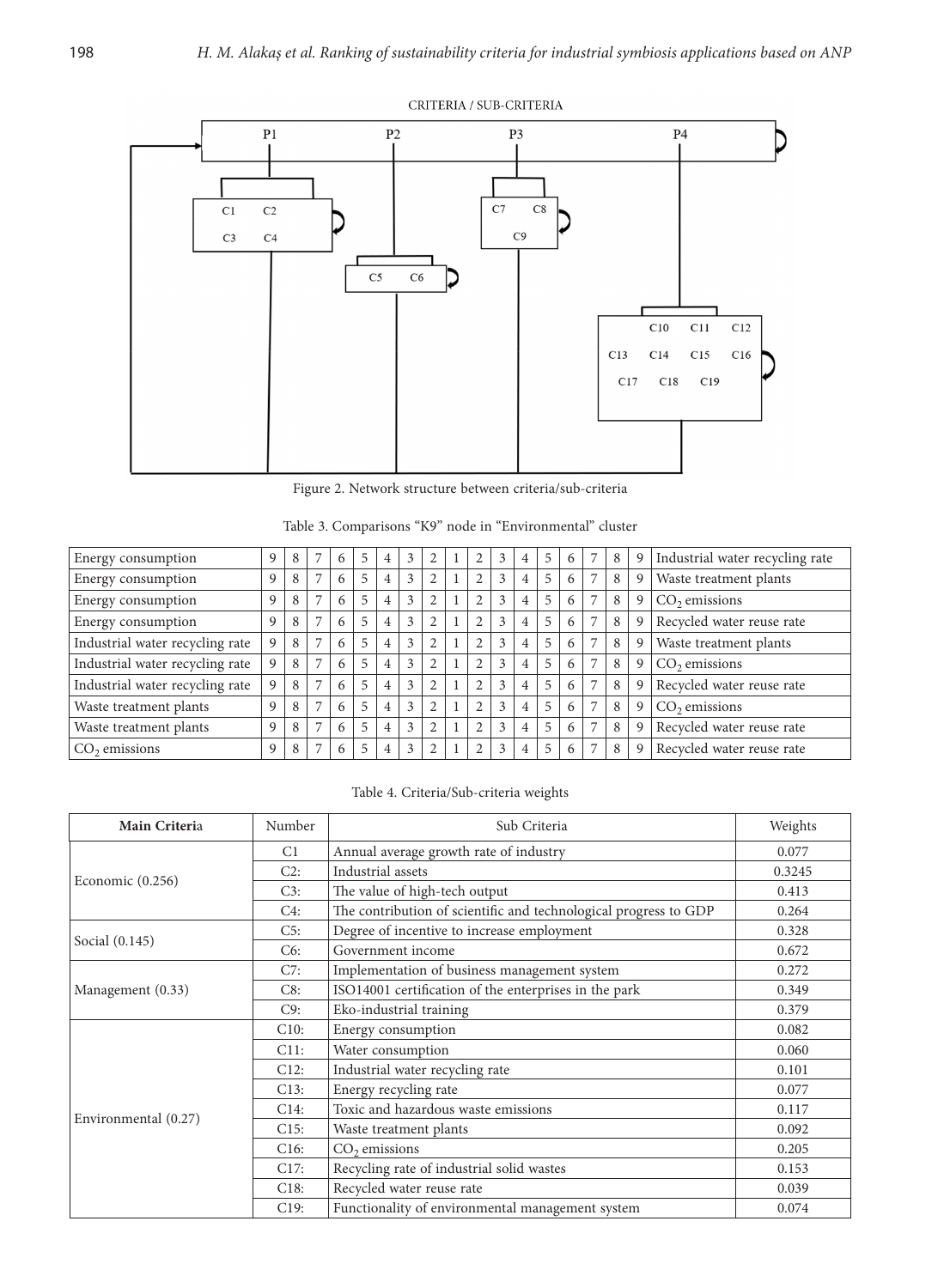### *Step 4. Calculation of consistency ratios of comparison matrices*

The consistency ratio is calculated to measure the consistency and accuracy of the pairwise comparison matrices. In this study, the consistency ratio of all pairwise comparison matrices was calculated and found to be less than 0.1. This suggests that decision-makers consistently compare the criteria.

*Step 5. Obtaining the weights of the criteria/sub-criteria* After the network structure, the interaction rates of the criteria are determined from pairwise comparison matrices according to their interactions. Table 4 shows the weights of the criteria/sub-criteria.

### **3.1. Managerial insight**

When the main criteria for a sustainable industrial symbiosis application are considered, the management criterion is the highest weighted criterion. It is important to establish a system based on business management philosophy in symbiosis application and to provide training for the execution of the application for both managers and employees. Besides, the enterprises included in the system must be provided with the environmental management system certifications in terms of the continuity of the system.

Environmental criteria emerged as the second important criteria in the main criteria. When the sub-criteria are evaluated, the importance level of CO2 emission, solid waste recycling rate, toxic and hazardous waste prevention, and ensuring the recycling of wastewater as usable water are higher. When these four criteria are evaluated, it is seen that these are the criteria for protecting the environment. For a sustainable industrial symbiosis system, measures regarding waste recycling and hazardous waste prevention should be taken and targeted primarily at the establishment of the system.

Another criterion as important as the environment is the economy criterion. It is noteworthy in the sub-criteria that companies turn to high-tech output production in terms of sustainability of the system. The companies in the system should be directed to the production of these products. The high rate of output provided by companies to the GDP and the industrial assets they hold are also important criteria for the sustainability of the companies and the sustainability of the industrial symbiosis system.

From a social perspective, it is possible to generate an income increase from the sources as the companies use their resources more efficiently. In this case, it increases the contribution to the government. Sustainability can be provided by getting government support with the increase in government income. However, increasing employment has less impact on sustainability.

#### **Conclusion and recommendations**

The increase in consumption and the sensible increase in climate change have brought uneasiness about the availability of resources. Strategies are investigated to optimize resources in the industry, which has a large share of energy consumption. For this purpose, enterprises aim to enable the use of raw materials between each other and to reduce waste production. Structures designed to be the waste of one enterprise and the raw material of the other enterprise are called industrial partnerships or industrial symbiosis. Negative impacts on the environment are significantly reduced in the enterprises where this model of partnerships is established. Sustaining industrial partnerships due to the sustainability of environmental resources is also an important criteria in terms of socio-economic and environmental protection all over the world. In this study, industrial symbiosis and industrial symbiosis applications are emphasized. The criteria that have an impact on the sustainability of industrial symbiosis applications have been determined. It has been noted that industrial symbiosis applications have started to form the building blocks of the decisions of the enterprises at the managerial level. In addition to this, it is emphasized that the criteria which affect the applications of industrial symbiosis should be evaluated. The ANP method, one of the multicriteria decision-making methods that allows quantitative and qualitative analysis of the criteria, was used in the evaluation process.

The ANP method used in the study allows the users to analyze the complex and related situations. In cases with a complex structure, there may be a dependency situation among the criteria that affect the problem. The existence of these addictions can lead to a structure that is affected by each other and is fed back from this interaction. For this reason, it is important to model this situation and to determine the relationships of the criteria that affect the problem. The reason for using the ANP method in the problem is to analyze these relationships and get correct results. The steps of the ANP method allow qualitative decisions to be expressed as quantitative values. Among the reasons why users prefer the ANP method are the dependencies between the criteria.

Multi-criteria decision-making methods enable decision-makers to evaluate the process in a multi-dimensional way. In this study, the criteria affecting the process were analyzed according to each other. The interactions of the criteria and their relationships within each other are modelled by the network structure. The paired comprise on matrices formed by the network structure and the interaction criteria were evaluated according to each other. According to the results, it is seen that the managerial policies and environmental conditions are among the basic building blocks that play a role in establishing these partnerships. The government's financial and moral support for these practices in the industrial sector plays an important role in achieving the sustainability goals of industrial partnerships. Also, the technologies used by the enterprises will help to increase the efficiency of these partnerships. Furthermore, examining the role of technology and ecological awareness on employees and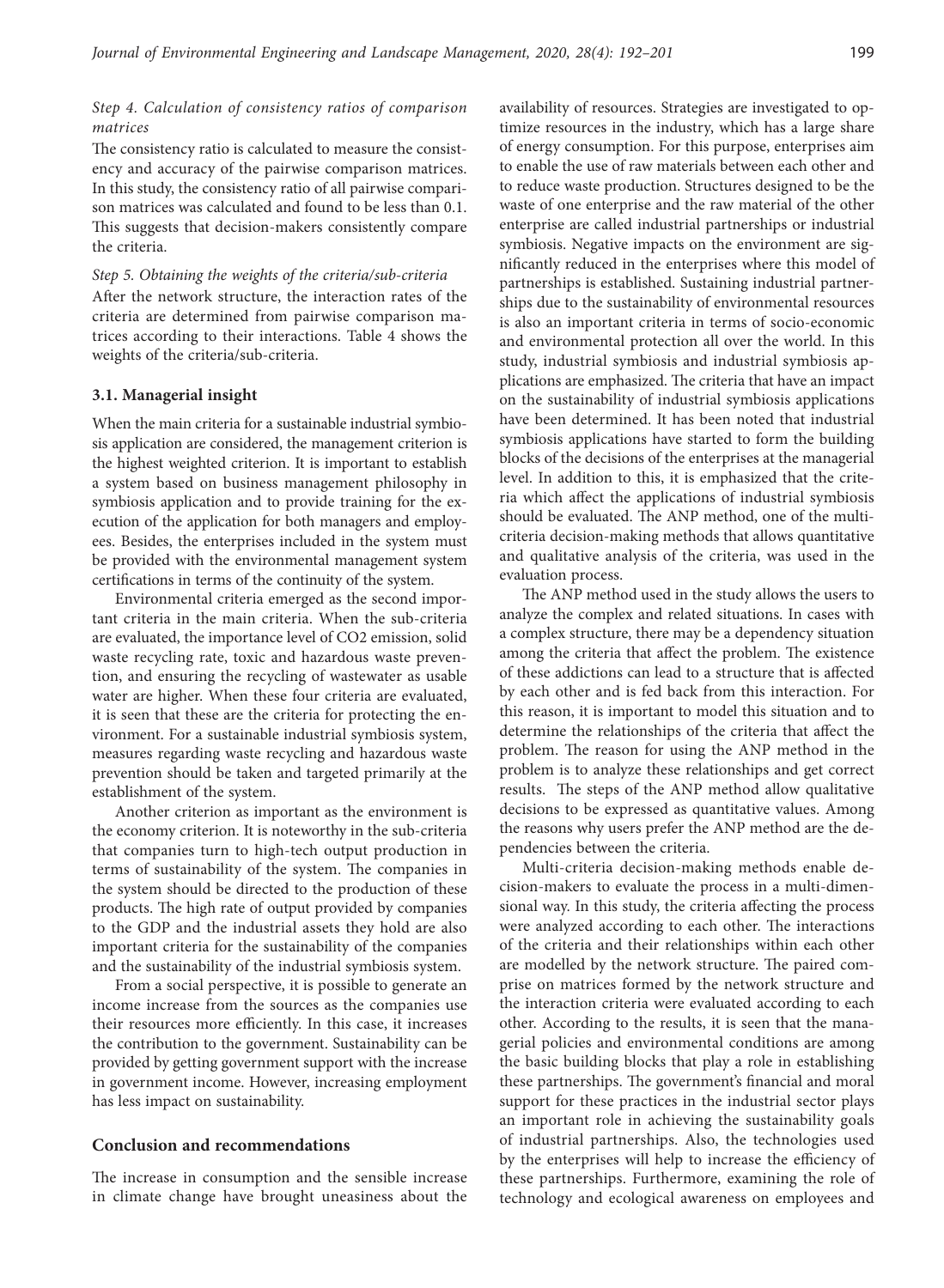enterprises will support the development of applications in the industry.

Businesses can draw a road map on how to use their resources efficiently with the results obtained in the study. Besides, companies that provide cooperation will be able to establish new relationships that benefit them under the current circumstances. Thus, interactions not only at the inter-enterprise level but also at the regional or global level can increase and benefit. When the output of one enterprise becomes the input of the other enterprise, savings in raw material and energy inputs can increase. The continuity of all these benefits depends on the longevity of these partnerships. For this, the key criteria of these applications should be analyzed well, and necessary attention should be given to the continuity of the relations.

In the subsequent studies, researchers can examine the interaction between them by reducing the industrial symbiosis to the basis of enterprises. They can investigate the points that companies in the same market have difficulty in forming these partnerships and examine the reasons for these difficulties. Besides, in future studies, the effects of applications on the productivity of businesses can be measured by taking into account the costs or the reliability analysis of these criteria can be done with statistical methods.

## **References**

Aldrich, H. (1999). *Organizations evolving.* Sage.

- Aissani, L., Lacassagne, A., Bahers, J. B., & Féon, S. L. (2019). Life cycle assessment of industrial symbiosis: A critical review of relevant reference scenarios. *Journal of Industrial Ecology, 23,*  972–985*.* <https://doi.org/10.1111/jiec.12842>
- Alkaş, O., Gür, Ş., & Eren, T. (2020). Küçük ve Orta Ölçekli İşletmelerde E-Tedarik Zincirinin Benimsenmesinde Etkili Olan Faktörlerin Değerlendirilmesi. *Düzce Üniversitesi Bilim ve Teknoloji Dergisi, 8,* 511–521*.*

<https://doi.org/10.29130/dubited.601932>

- Akça, N., Sönmez, S., Gür, Ş., Yılmaz, A., & Eren, T. (2018). Financial manager selection with analytic network process method in public hospitals. *Optimum Journal of Economics and Management Sciences, 5*(2), 133–146*.*  <https://doi.org/10.17541/optimum.390536>
- Bağ, N., Özdemir, M., & Eren, T. (2012). 0–1 nurse scheduling solution with goal programming and ANP method. *International Journal of Engineering Research and Development, 4*(1),  $2-6.$
- Bansal, P., & McKnight, B. (2009). Looking forward, pushing back and peering sideways: analyzing the sustainability of industrial symbiosis. *Journal of Supply Chain Management, 45*(4), 26–37. <https://doi.org/10.1111/j.1745-493X.2009.03174.x>
- Boix, M., Montastruc, L., Azzaro-Pantel, C., & Domenech, S. (2015). Optimization methods applied to the design of ecoindustrial parks: a literature review. *Journal of Cleaner Production*, *87*, 303–317.

<https://doi.org/10.1016/j.jclepro.2014.09.032>

Boons, F., Spekkink, W., & Mouzakitis, Y. (2011). The dynamics of industrial symbiosis: a proposal for a conceptual framework based upon a comprehensive literature review. *Journal of Cleaner Production*, *19*(9–10), 905–911. <https://doi.org/10.1016/j.jclepro.2011.01.003>

- Cao, X., Wen, Z., Xu, J., De Clercq, D., Wang, Y., & Tao, Y. (2020). Many-objective optimization of technology implementation in the industrial symbiosis system based on a modified NS-GA-III. *Journal of Cleaner Production*, *245*, 118810. <https://doi.org/10.1016/j.jclepro.2019.118810>
- Cecchin, A., Salomone, R., Deutz, P., Raggi, A., & Cutaia, L. (2020). Relating industrial symbiosis and circular economy to the sustainable development debate. In R. Salomone, A. Cecchin, P. Deutz, A. Raggi, & L. Cutaia (Eds.), *Industrial symbiosis for the circular economy* (pp. 1–25). Springer, Cham. [https://doi.org/10.1007/978-3-030-36660-5\\_1](https://doi.org/10.1007/978-3-030-36660-5_1)
- Chertow, M. R. (2000). Industrial symbiosis: literature and taxonomy. *Annual Review of Energy and the Environment, 25*(1), 313–337. <https://doi.org/10.1146/annurev.energy.25.1.313>
- Chertow, M. R. (2007). "Uncovering" industrial symbiosis. *Journal of Industrial Ecology, 11*(1), 11–30*.*  <https://doi.org/10.1162/jiec.2007.1110>
- Chertow, M., & Ehrenfeld, J. (2012). Organizing self‐organizing systems: Toward a theory of industrial symbiosis. *Journal of Industrial Ecology*, *16*(1), 13–27. <https://doi.org/10.1111/j.1530-9290.2011.00450.x>
- Costa, I., Massard, G., & Agarwal, A. (2010). Waste management policies for industrial symbiosis development: case studies in European countries. *Journal of Cleaner Production*, *18*(8), 815–822. <https://doi.org/10.1016/j.jclepro.2009.12.019>
- Fichtner, W., Tietze-Stöckinger, I., Frank, M., & Rentz, O. (2005). Barriers of inter organisational environmental management: two case studies on industrial symbiosis. *Progress in Industrial Ecology, an International Journal*, *2*(1), 73–88. <https://doi.org/10.1504/PIE.2005.006778>
- Geng, Y., Liu, Z., Xue, B., Dong, H., Fujita, T., & Chiu, A. (2014). Emergy-based assessment on industrial symbiosis: a case of Shenyang Economic and Technological Development Zone. *Environmental Science and Pollution Research, 21*(23), 13572– 13587. <https://doi.org/10.1007/s11356-014-3287-8>
- Gür, Ş., Uslu, B., Eren, T., Akça, N., Yılmaz, A., & Sönmez, S. (2018). Evaluation of operating room performance in hospitals by using analytic network process. *Gazi Journal of Health Sciences, 3*(3), 10–25*.*
- Gür, Ş., Bedir, N., & Eren, T. (2017). Selection of marketing strategies with analytical network process and PROMETHEE method for medium sized business in food sector. *Nevsehir Journal of Science and Technology, 6*(1), 79–92*.*  <https://doi.org/10.17100/nevbiltek.331412>
- Gür Ş., & Eren, T. (2016). Evaluation of factors affecting the performance of businesses by analytical network process method. *Trakya University Journal of Faculty of Economics and Administrative Sciences, 5*(2), 80–97*.*
- Gümüş, T. Ç. (2016). *Development of a cleaner production and industrial symbiosis system for eco-industrial parks* [Master thesis]. TOBB University of Economics and Technology Institute of Science.
- Hamurcu, M., & Eren, T. (2016, October 13–15). Selection of monorail technology for urban transportation in Ankara with analytical network process. In *International Symposium on Railway Systems Engineering* (pp. 559–566). Karabük*.*
- Hamurcu, M., & Eren, T. (2020). Electric bus selection with multicriteria decision analysis for green transportation. *Sustainability, 12*(7), 2777*.* <https://doi.org/10.3390/su12072777>
- Jharkharia, S., & Shankar, R. (2007). Selection of logistics service provider: An analytic network process (ANP) approach. *Omega, 35*(3), 274–289*.*

<https://doi.org/10.1016/j.omega.2005.06.005>